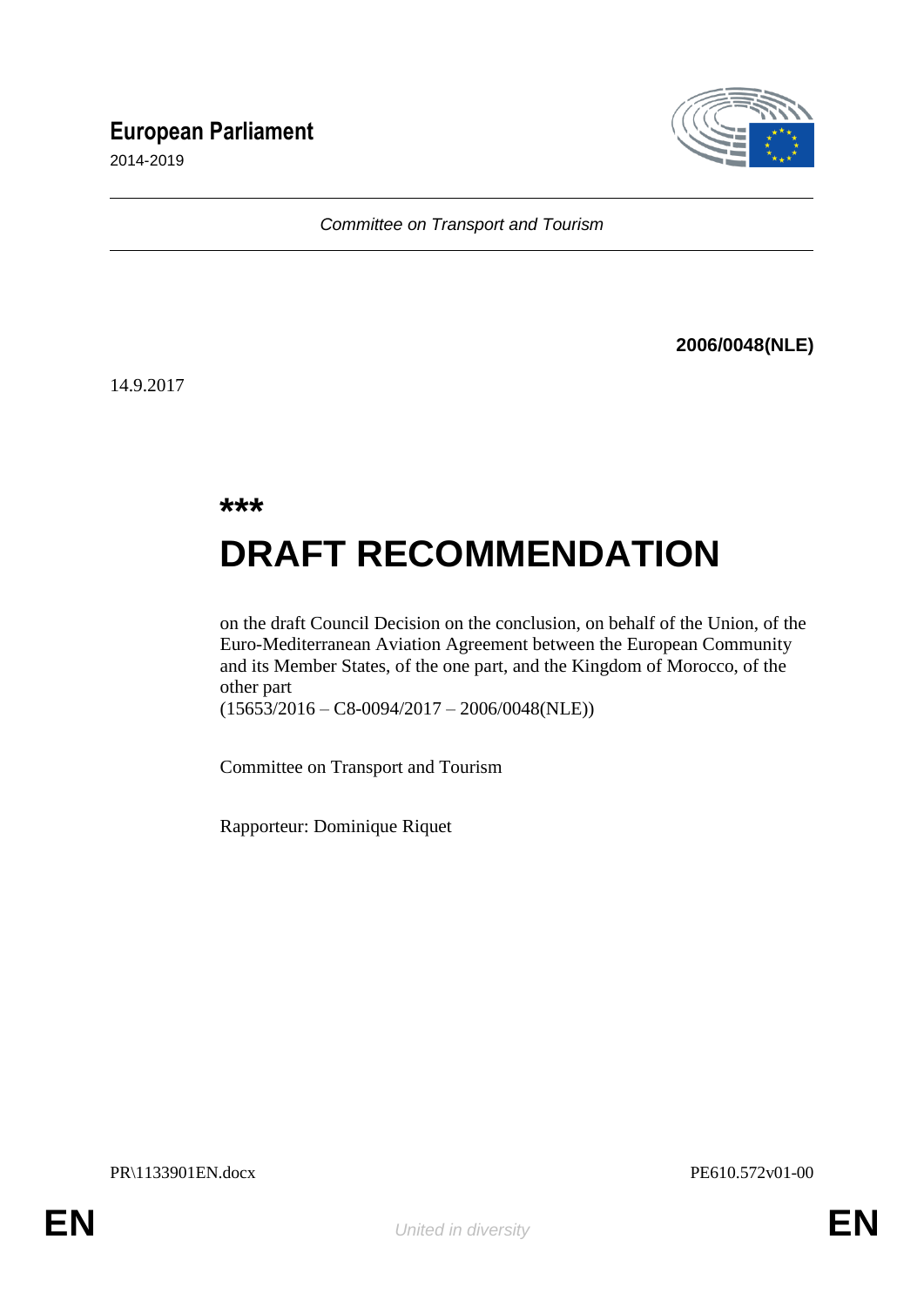# *Symbols for procedures*

- \* Consultation procedure
- Consent procedure
- \*\*\*I Ordinary legislative procedure (first reading)<br>\*\*\*II Ordinary legislative procedure (second reading)
- \*\*\*II Ordinary legislative procedure (second reading)
- Ordinary legislative procedure (third reading)

(The type of procedure depends on the legal basis proposed by the draft act.)

**EN**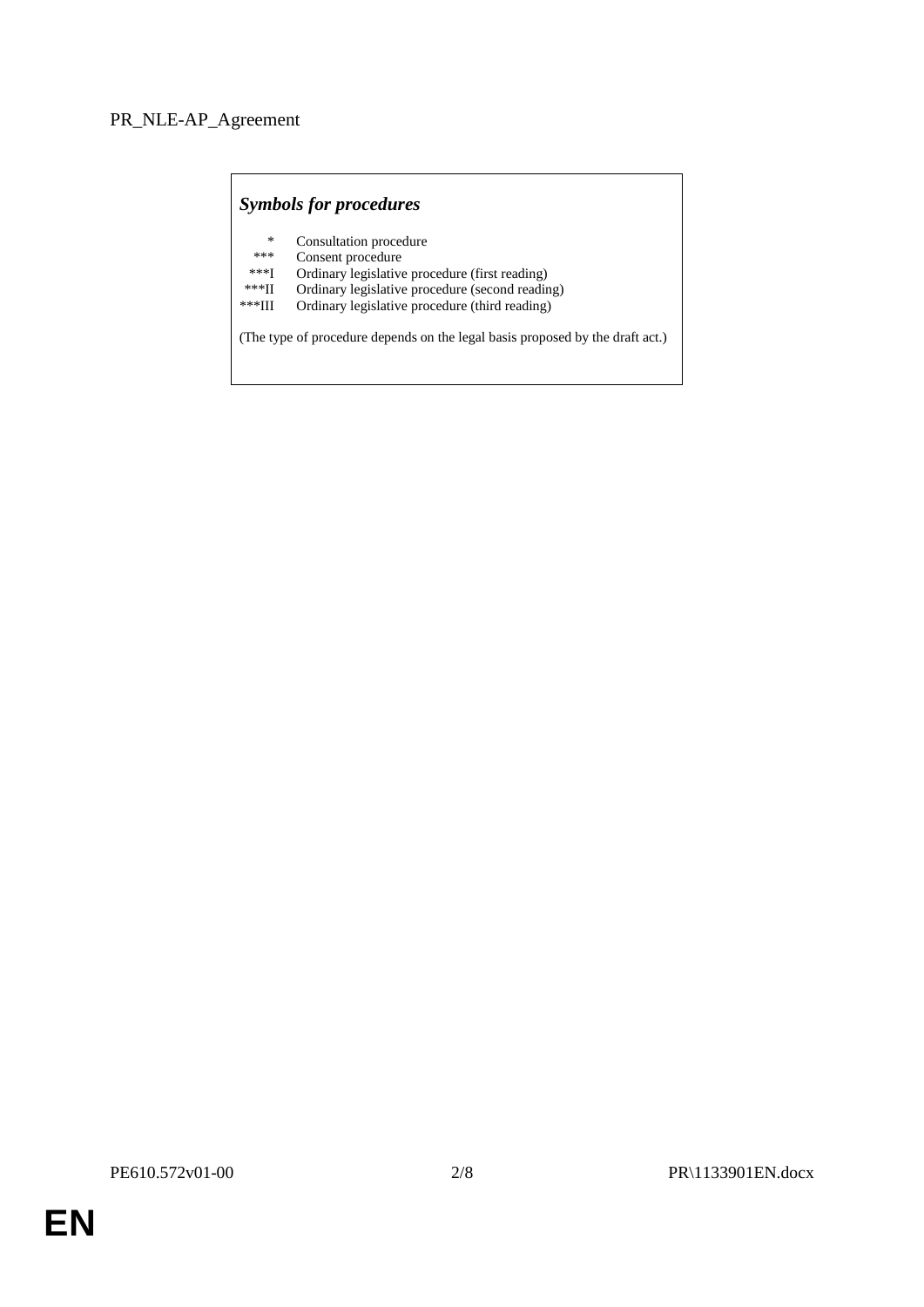# **CONTENTS**

# **Page** DRAFT EUROPEAN PARLIAMENT LEGISLATIVE RESOLUTION................................. 5 EXPLANATORY STATEMENT.............................................................................................. 6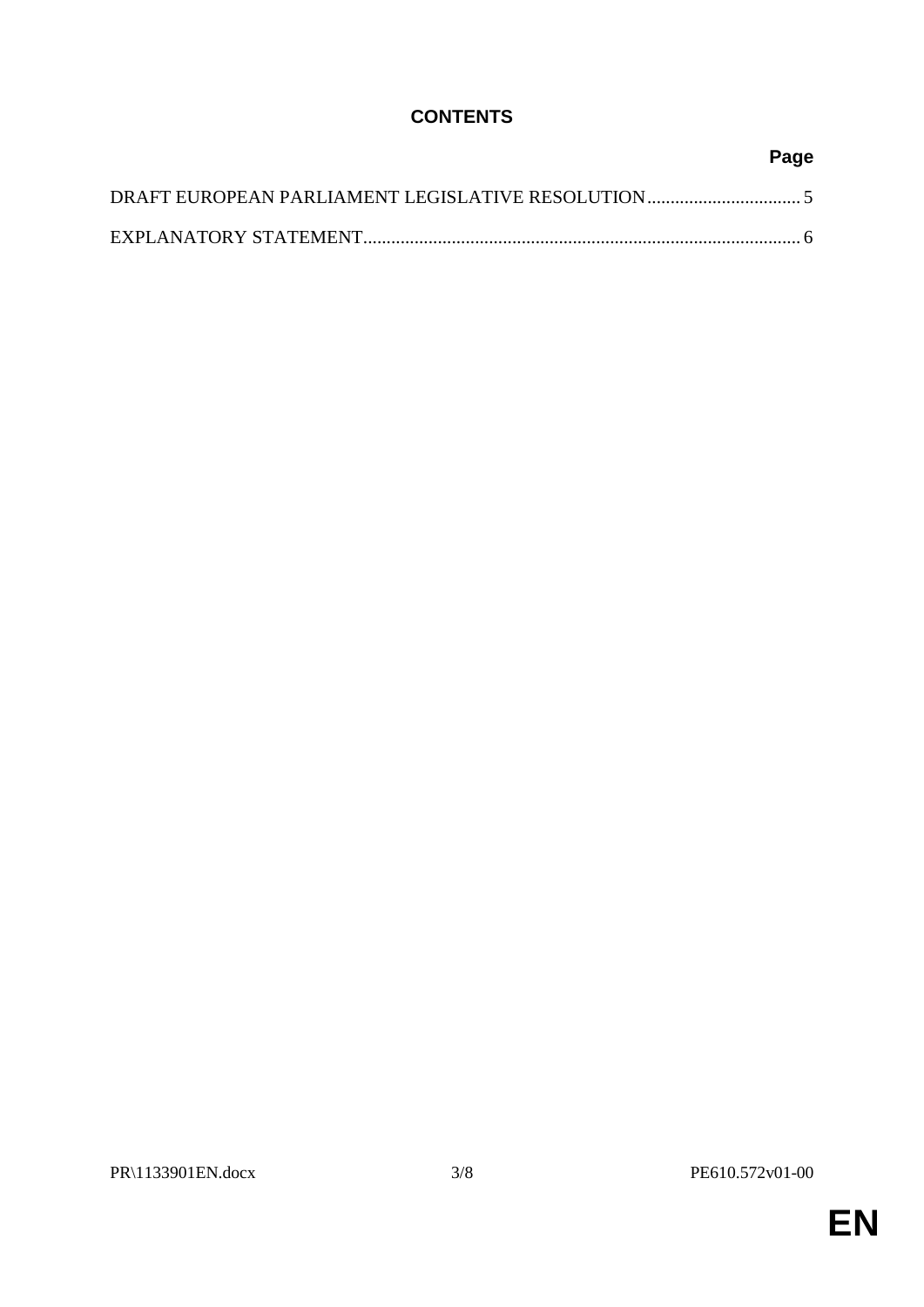PE610.572v01 -00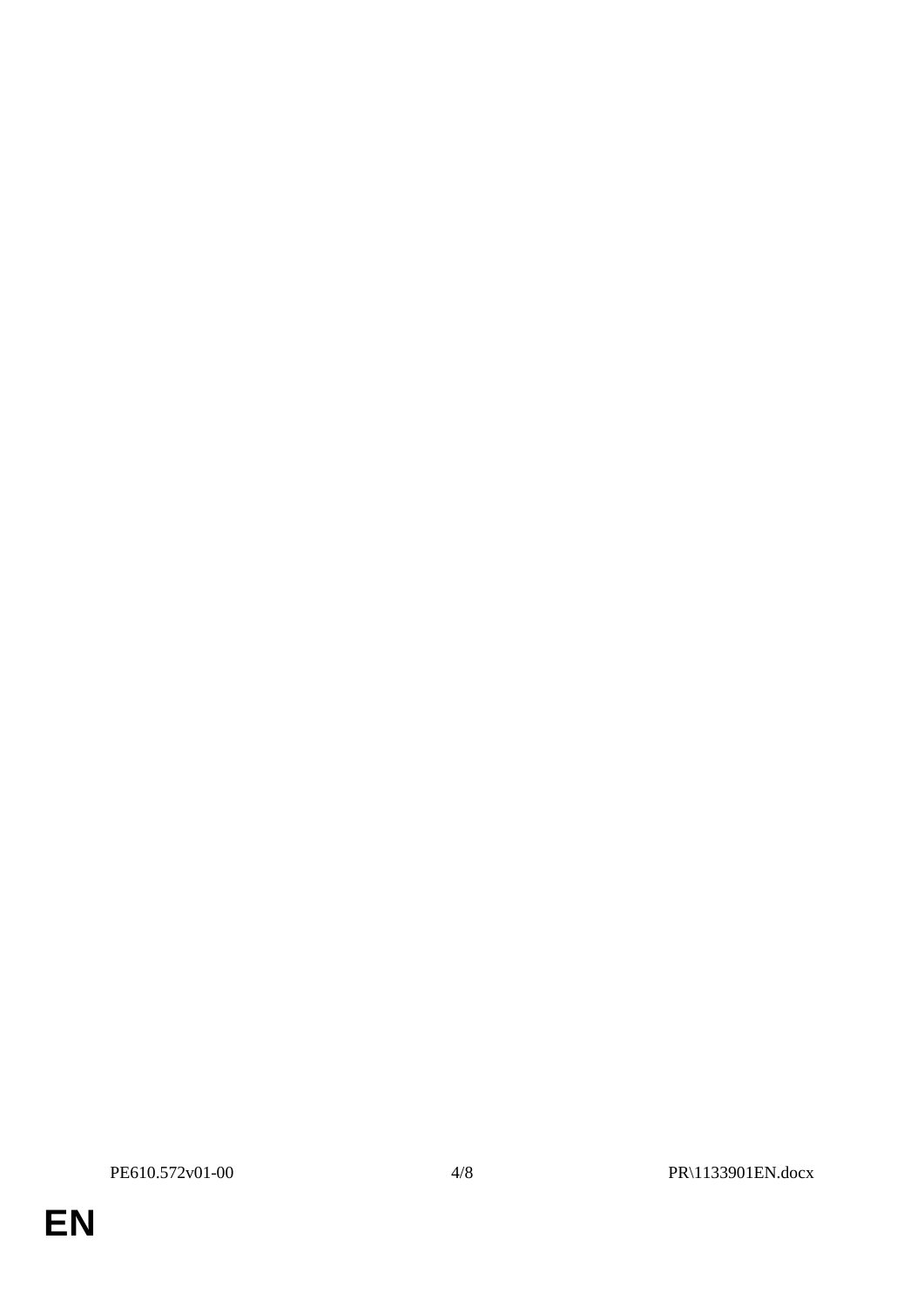## **DRAFT EUROPEAN PARLIAMENT LEGISLATIVE RESOLUTION**

**on the draft Council Decision on the conclusion, on behalf of the Union, of the Euro-Mediterranean Aviation Agreement between the European Community and its Member States, of the one part, and the Kingdom of Morocco, of the other part (15653/2016 – C8-0094/2017 – 2006/0048(NLE))**

### **(Consent)**

*The European Parliament*,

- having regard to the draft Council Decision (15653/2016),
- having regard to the Proposal for a Council Decision on the signature and provisional application of the Euro-Mediterranean Aviation Agreement between the European Community and its Member States, on the one hand, and the Kingdom of Morocco, on the other hand
- having regard to the request for consent submitted by the Council in accordance with Article 100(2) and Article 218(6), second subparagraph, point (a) of the Treaty on the Functioning of the European Union (C8-0094/2017),
- having regard to Rule 99(1) and (4) and Rule 108(7) of its internal Rules of Procedure,
- having regard to the recommendation of the Committee on Transport and Tourism (A8-0000/2017),
- 1. Gives its consent to conclusion of the agreement;
- 2. Instructs its President to forward its position to the Council and Commission, and the governments and parliaments of the Member States and the Kingdom of Morocco.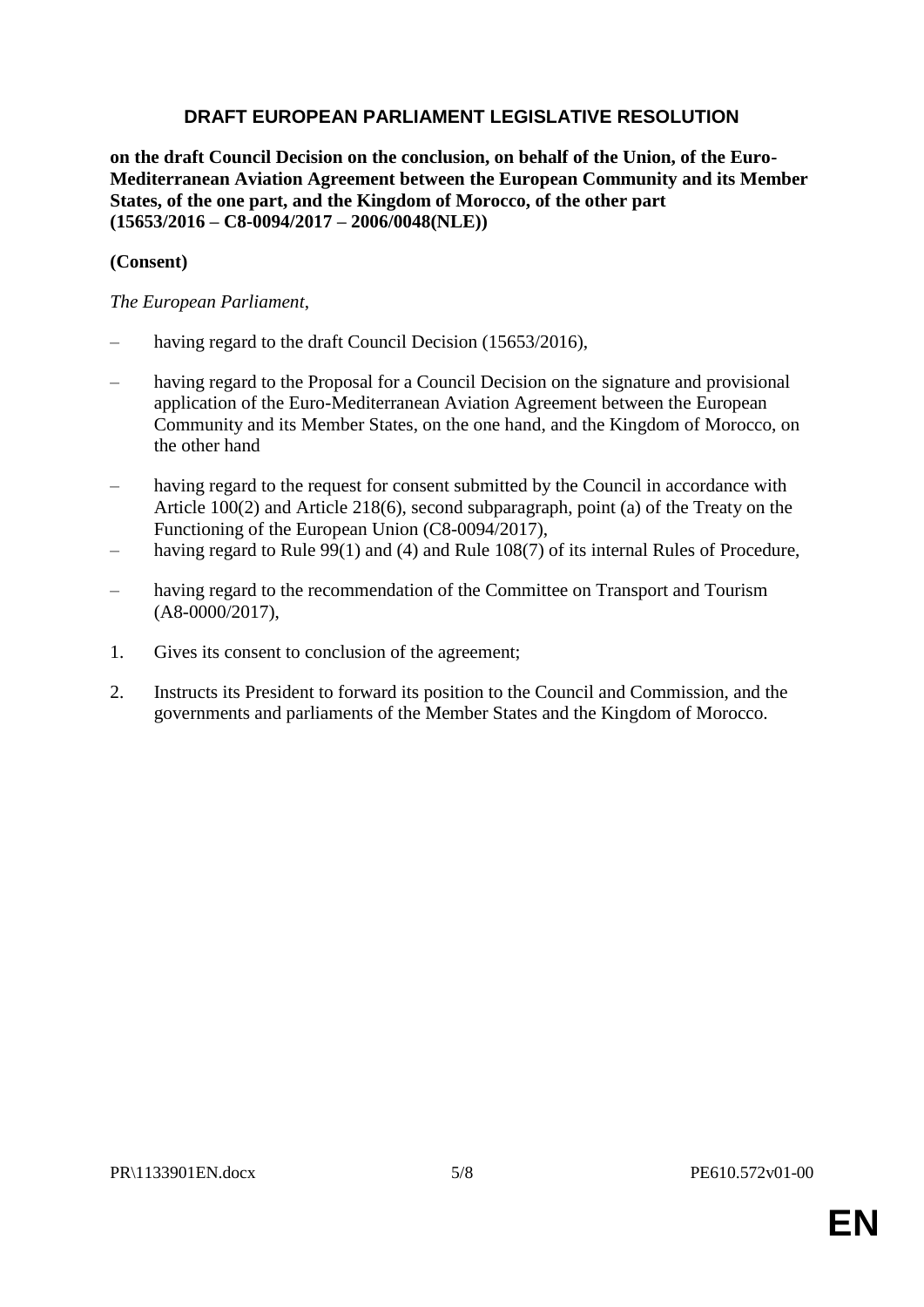# **EXPLANATORY STATEMENT**

#### **Background to the agreement**

In March 2005, the Commission presented a communication on aviation relations<sup>1</sup>, and conclusions were adopted at the Council of Transport Ministers on 27 June 2005. These texts establish an action plan for the development of Community aviation relations and define the three pillars on which European policy is founded:

1) To guarantee the legal certainty of bilateral agreements, in particular by including new designation clauses<sup>2</sup>.

2) To develop a wider European Common Aviation Area, which means that neighbouring countries should incorporate European rules into their own legal systems, starting with safety rules. The agreement with Morocco is the first to have been signed with a country outside the European continent.

3) To establish a range of new comprehensive aviation agreements, with inseparable twin aims: on the one hand, to open markets in order to create new economic opportunities and, on the other hand, to establish a process of regulatory convergence that ensures a satisfactory level playing field with sufficiently fair and equitable competition conditions.

This aviation agreement, which is submitted for your approval, should be seen against the background of the special partnership which has emerged from the Barcelona process between the EU and the countries around its Mediterranean border.

#### **Content of the agreement**

The aim of the agreement<sup>3</sup> is both to open markets and to move towards the alignment of aviation legislation on both sides, in particular around key aspects of European rules on aviation, including those concerning safety, economic regulation and, in particular, competition, air traffic control and consumer protection. It also contains provisions concerning bilateral investment on both sides of the Mediterranean.

It shall comprise two phases:

**Phase 1 (underway)**: Regulatory convergence begins in phase 1. The main competition rules and the ban on state aid also apply from phase 1. With regard to market access, phase 1 includes the following:

For Moroccan carriers:

- unlimited 3rd and 4th freedoms (the freedom to pick up and deliver, cargo and post) between Morocco and the EU;
- the right to operate from any point in Morocco to any point in Europe;

For European carriers:

 $\overline{a}$ 

<sup>&</sup>lt;sup>1</sup> 'Developing the agenda for the Community's external aviation policy', COM(2005) 0079

<sup>&</sup>lt;sup>2</sup> The Community designation clause allows all Community carriers resident in the territory of the Member State in question to operate under this agreement.

<sup>3</sup> Agreement published on 29 December 2006 in the Official Journal of the European Union, OJ L 386, p. 57.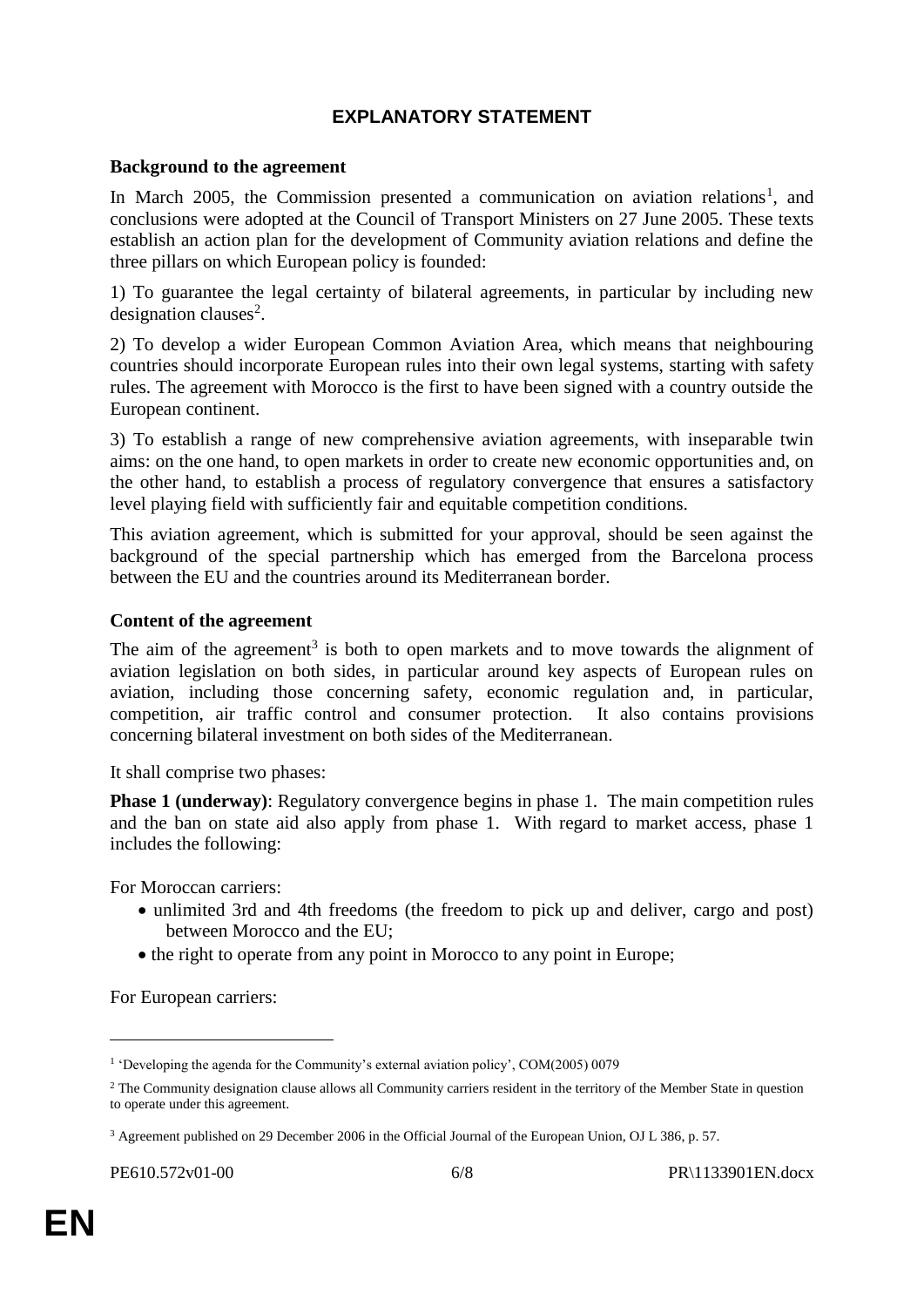- unlimited 3rd and 4th freedoms (the freedom to pick up and deliver, cargo and post) between the EU and Morocco;
- the right to operate from any point in Europe to any point in Morocco;

The administrative burden shall be kept to a minimum.

**Phase 2 (not yet in force)**: The satisfactory application of the relevant European legislation by Morocco, which will be evaluated by the Commission, is a prerequisite for entering into phase 2. The relevant European legislation in question covers the best part of some 28 regulations and directives (such as those concerning social legislation, air traffic control, denied boarding, environmental and noise restrictions, etc.).

With regard to market access, phase 2 includes the following:

For Moroccan carriers:

 5th freedom consecutive traffic rights in Europe (the freedom to pick up or deliver passengers, cargo and post travelling to or from other Member States).

For European carriers:

- 5th freedom passenger traffic rights beyond Morocco to countries covered by the neighbourhood policy;
- 5th freedom cargo traffic rights beyond Morocco without restriction.

**The Joint Committee**: an EU-Morocco Joint Committee will be set up from phase 1 in order to discuss the application of the agreement and to decide whether to incorporate any new laws into the agreement. The purpose of the Joint Committee will be to develop the agreement and to discuss its social implications and any economic issues relating to the ownership and control of airlines.

#### **Achievements**

The agreement has been provisionally in force since it was signed on 12 December 2006 (Council Decision 2006/959/EC, published in the Official Journal on 29 December 2006<sup>4</sup>). It has created new development opportunities for Moroccan and EU companies by doing away with capacity, nationality, frequency or route restrictions.

Since 2006, the opening up of the markets has brought some huge benefits: passenger traffic between the EU and Morocco has more than doubled, reaching 12 million passengers per year and an increase of 109% since 2005; the services and destinations on offer have also significantly increased. Coupled with the 60% or so reduction in average ticket prices, all this has brought significant advantages for consumers.

#### **Procedure**

 $\overline{a}$ 

Negotiations on the Euro-Mediterranean Aviation Agreement with Morocco began in May 2005 on the basis of a Council mandate granted in December 2004, and the agreement was signed on 12 December 2006 on the condition that it would be concluded at a later date<sup>5</sup>.

<sup>4</sup> OJ L 386, 29 December 2006, p. 57.

<sup>5</sup> Decision No 2006/959/EC, OJ L 386 of 29 December 2006, p. 57.